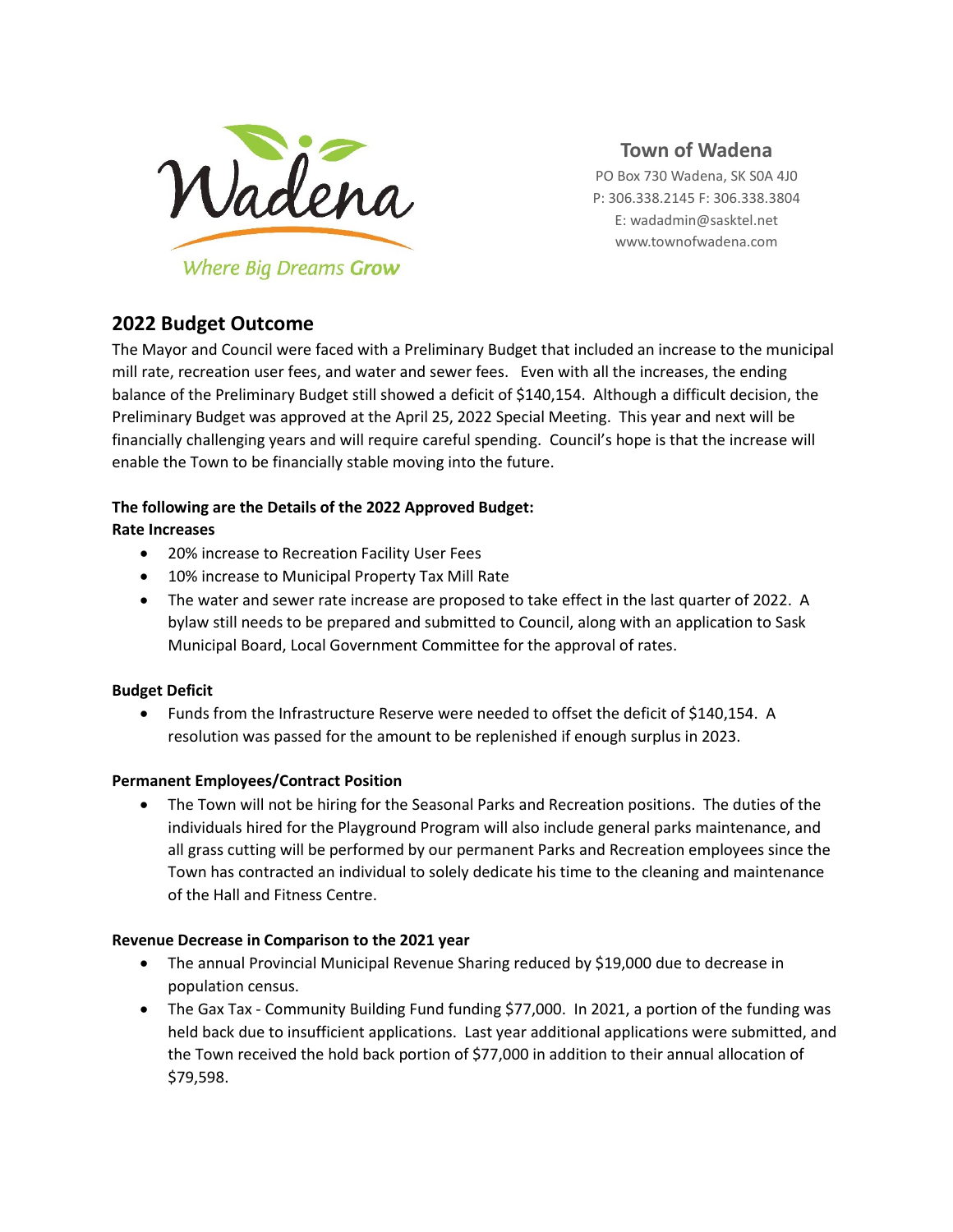• The Museum applies annually for the Young Canada Works grant of \$13,900. The Museum was denied grant funding.

#### **Expense Increase in Comparison to the 2021 year**

- General Insurance (2021 Review/Adjustment) \$16,000
- Power/Gas (Anticipated Inflation) \$17,000
- RCMP Contract (Inflation) \$10,000
- Swimming Pool Operations (no operations in 2021) \$82,000
- Pedestrian Walk Engineering \$11,000
- Pavement Repair General Spots \$30,000
- Snow Removal (Anticipated by yearend) \$42,000
- Grader Engine Control Module (Emergency repair) \$7,245
- Loader Engine (Emergency repair) \$30,970
- Fuel (Anticipated Inflation) \$10,000
- Lagoon Road Gravelling \$4,000
- Culverts/Jetting \$9,200
- Library Maintenance/Door \$3,000
- Rec Centre (Energy Study future grant funding) \$15,000
- Hall Bathrooms/Kitchen Counter upgrades \$13,000
- Hall PA System \$8,000
- Pool Liner Completion (initial expense was offset by grant funding) \$182,000
- WTP Distribution Pump Repair \$22,000
- Water Line Repair (emergency) \$16,000
- Lagoon Dredging (last completed in 2011) \$75,000

The general operation expenses are comparable for the years 2021 and 2022.

#### **Projects/Equipment Offset by Reserves**

- The Gas Tax Community Building Fund Reserve will offset the expense of \$93,150 for the Lagoon Force Main and Main Lift Station works to be completed in 2022. The force main work will include for the supply and install of a swab launch assembly in the force main along pipeline. The main lift station work will include for the replacement of the existing brittle and thin piping.
- The Infrastructure Reserve will offset the expense of \$145,000 for the Phase 3 GUDI (Groundwater Under the Direct Influence of Surface Water) assessment and possible water exploration. Should the water supply fail the Phase 3 GUDI assessment, the Permit to Operate outlines that the Town must be compliant by the year 2025. In compliant meaning either a new well supply (estimated \$700,000) or new water treatment plant (estimated \$10,000,000). Council's focus is towards a new well supply to be undertaken in 2023 and the cost to be offset by the remaining monies in the Infrastructure Reserve.
- The Transportation Reserve will offset the expense of \$85,000 for the possible purchase of a Skid steer. A skid steer is being considered to accommodate the heavier use needed and if purchased, the tool cat would then be utilized by the recreation department.